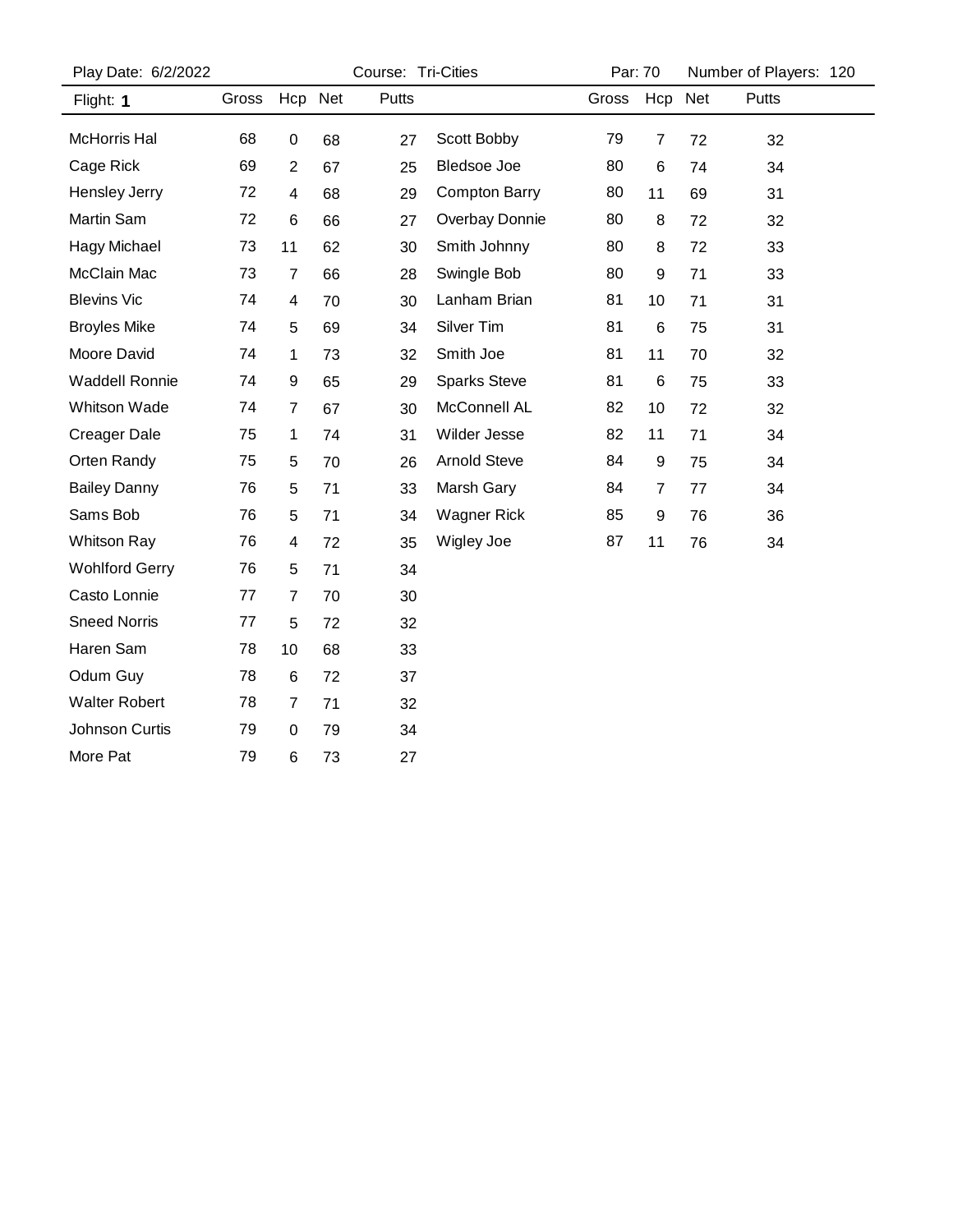| Play Date: 6/2/2022      |       | Course: Tri-Cities |    |       |                       |       | Par: 70 |         | Number of Players: 120 |  |
|--------------------------|-------|--------------------|----|-------|-----------------------|-------|---------|---------|------------------------|--|
| Flight: 2                | Gross | Hcp Net            |    | Putts |                       | Gross |         | Hcp Net | Putts                  |  |
| Crumley Lynn             | 79    | 13                 | 66 | 27    | Larson Gary           | 90    | 19      | 71      | 34                     |  |
| <b>Carper David</b>      | 81    | 12                 | 69 | 32    | <b>Shaffer Dwight</b> | 90    | 16      | 74      | 39                     |  |
| <b>Garnett Charlie</b>   | 83    | 13                 | 70 | 35    | Campbell David        | 91    | 18      | 73      | 31                     |  |
| Andrews Clifford         | 84    | 15                 | 69 | 31    | Martha Mike           | 91    | 18      | 73      | 33                     |  |
| Kishbaugh Bill           | 84    | 14                 | 70 | 34    | Rader Mike            | 91    | 19      | 72      | 37                     |  |
| Stamm John               | 84    | 15                 | 69 | 32    | <b>White Steve</b>    | 91    | 15      | 76      | 34                     |  |
| <b>Buehrig Britton</b>   | 85    | 18                 | 67 | 33    | Presnell Ray          | 93    | 13      | 80      | 37                     |  |
| <b>Kramer David</b>      | 85    | 17                 | 68 | 30    | Snodgrass Herbert     | 93    | 19      | 74      | 37                     |  |
| <b>Scalf Michael</b>     | 85    | 16                 | 69 | 33    | Dunlap Wayne          | 94    | 19      | 75      | 36                     |  |
| Johnson Ken              | 86    | 18                 | 68 | 36    | <b>Higgins Mike</b>   | 94    | 16      | 78      | 37                     |  |
| McCurry Gary             | 86    | 16                 | 70 | 34    | <b>Tipton Doug</b>    | 94    | 13      | 81      | 36                     |  |
| McGee Wayne              | 86    | 17                 | 69 | 35    | Roncoli Mark          | 96    | 17      | 79      | 41                     |  |
| Archer John              | 87    | 14                 | 73 | 32    | Swift Gary            | 96    | 16      | 80      | 38                     |  |
| <b>Bell Larry</b>        | 87    | 16                 | 71 | 32    |                       |       |         |         |                        |  |
| <b>Bishop Glenn</b>      | 87    | 17                 | 70 | 32    |                       |       |         |         |                        |  |
| Gould Dan                | 87    | 16                 | 71 | 35    |                       |       |         |         |                        |  |
| Huber Ja Dee             | 87    | 15                 | 72 | 27    |                       |       |         |         |                        |  |
| Marsh Kent               | 87    | 12                 | 75 | 35    |                       |       |         |         |                        |  |
| Olszta Ken               | 87    | 15                 | 72 | 33    |                       |       |         |         |                        |  |
| Shake Jim                | 87    | 19                 | 68 | 34    |                       |       |         |         |                        |  |
| Clark Mack               | 88    | 18                 | 70 | 33    |                       |       |         |         |                        |  |
| Johnson Don              | 88    | 15                 | 73 | 33    |                       |       |         |         |                        |  |
| <b>Rindfleisch Perry</b> | 89    | 15                 | 74 | 37    |                       |       |         |         |                        |  |
| Hogan John               | 90    | 14                 | 76 | 32    |                       |       |         |         |                        |  |